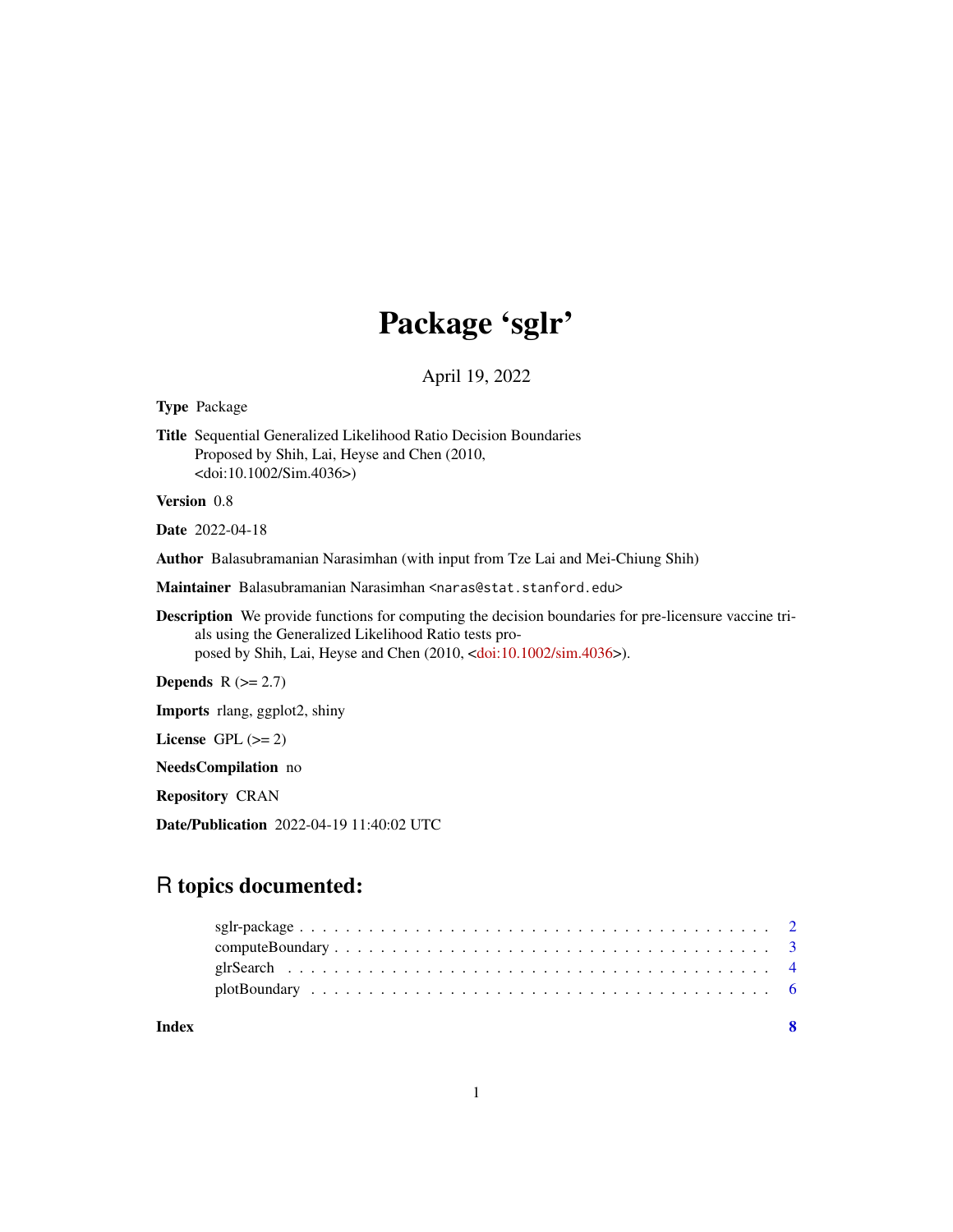<span id="page-1-0"></span>sglr-package *A package for computing the boundaries for sequential generalized likelihood ratio test for pre-licensure vaccine studies*

#### Description

This package is an implementation of the methodology of Shih, Lai, Heyse, and Chen (to appear in Statistics in Medicine) for computing Generalized Likelihood Ratio test boundaries for pre-licensure vaccine studies

#### Details

| Package:  | sglr                     |
|-----------|--------------------------|
| Type:     | Package                  |
| Version:  | 0.05                     |
| Date:     | $2010 - 04 - 20$         |
| License:  | GPL (version 2 or later) |
| LazyLoad: | ves                      |

The package provides several functions. The function glrSearch computes boundaries for testing a given  $p_0$  versus  $p_1$  (specified as a two-dimensional vector) given a significance level  $\alpha$  and a type II error  $\beta$ . The function computeBoundary computes the boundary in terms of a more understandable and usable quantity, such as the number of adverse events in a pre-licensure vaccine study for example. It takes as input a set of given boundaries for the GLR statistic. The third function is plotBoundary which also takes the same arguments as  $computeBoundary$  and produces a plot. The last two functions can make use of statistics computed previously for the problem, which can be specified as an argument; otherwise, the statistics are computed from scratch.

#### Author(s)

Balasubramanian Narasimhan with input from Tze Lai and Mei-Chiung Shih. Maintainer: Balasubramanian Narasimhan <naras@stat.stanford.edu>

#### References

"Sequential Generalized Likelihood Ratio Tests for Vaccine Safety Evaluation" doi: [10.1002/sim.4036.](https://doi.org/10.1002/sim.4036)

#### Examples

```
library(sglr)
result <- glrSearch(p=c(.5, .75), alpha=0.05, beta=0.10)
## print(result) ## large amounts of output possible!
result[1:3]
```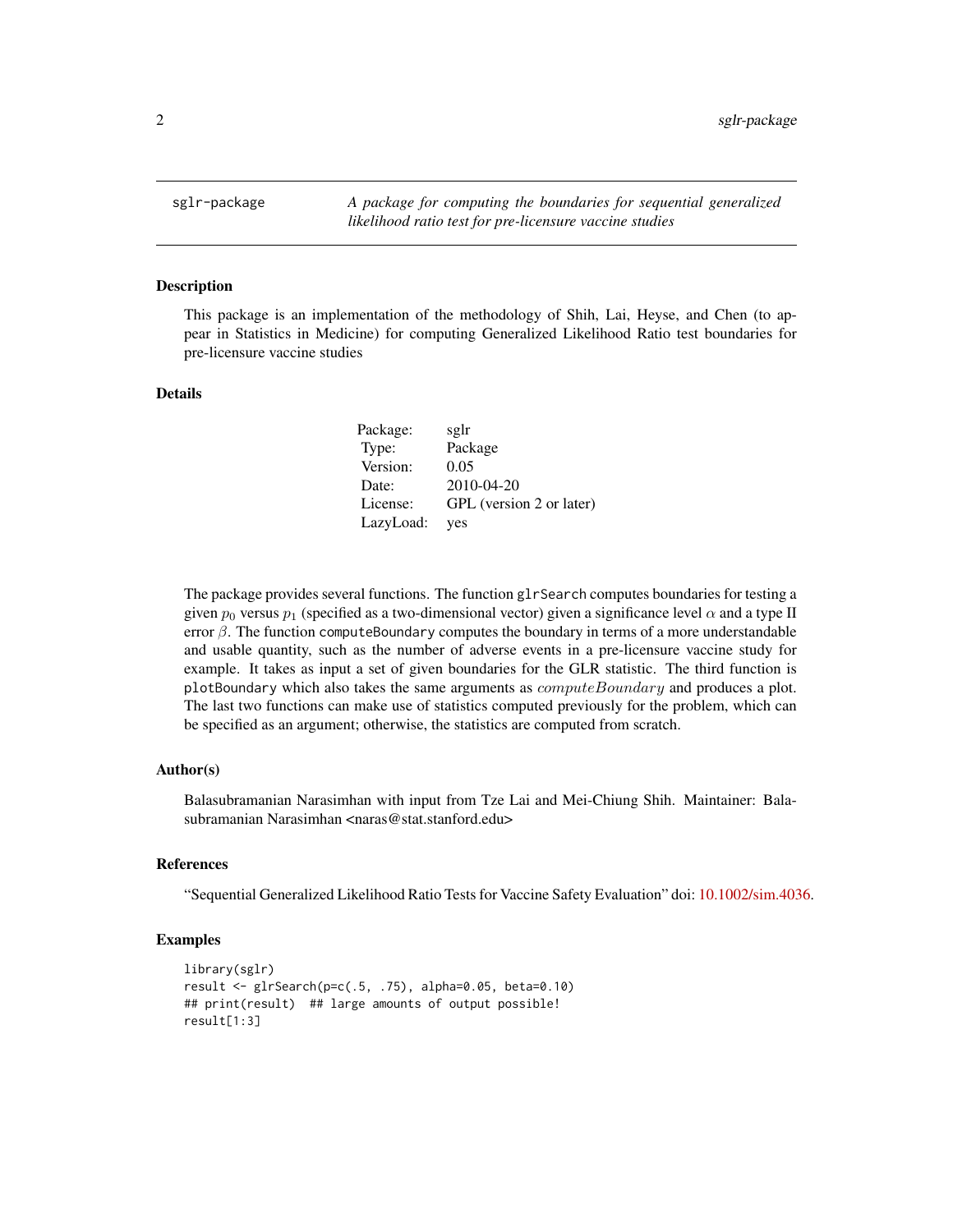<span id="page-2-0"></span>computeBoundary *A function to compute the boundary of the decision region in terms of the number of adverse events (AEs) of interest, such as vaccine AEs.*

#### Description

This function computes the boundary of the decision region in a manner that can be employed in the field, as a table, for example. See section 4.2 of the reference below.

#### Usage

computeBoundary(b1, b0, p, glrTables = NULL, tol=1e-7)

#### Arguments

| b <sub>1</sub> | The acceptance boundary value (corresponds to the boundary $b_1$ in the appendix<br>of reference)                                                                                                  |
|----------------|----------------------------------------------------------------------------------------------------------------------------------------------------------------------------------------------------|
| b0             | The rejection boundary value (corresponds to the boundary $b_0$ in the appendix<br>of reference)                                                                                                   |
| p              | The vector of probabilities, $(p_0, p_1)$ with $p_0 < p_1$ .                                                                                                                                       |
| glrTables      | A previously computed set of likelihood functions, to speed up computation<br>for the same hypothesis testing problem. Otherwise, it is computed ab initio,<br>resulting in a longer running time. |
| tol            | A numerical tolerance, defaults to 1e-7                                                                                                                                                            |

#### Details

This essentially computes the probabilities of hitting the boundaries using a recursion.

#### Value

| upper    | The upper boundary that indicates rejection of the null hypothesis            |
|----------|-------------------------------------------------------------------------------|
| lower    | The upper boundary that indicates acceptance of the null hypothesis           |
| estimate | The estimated $\alpha$ and $\beta$ values corresponding to the two boundaries |

#### Author(s)

Balasubramanian Narasimhan

#### References

"Sequential Generalized Likelihood Ratio Tests for Vaccine Safety Evaluation" doi: [10.1002/sim.4036.](https://doi.org/10.1002/sim.4036)

#### See Also

See Also [glrSearch](#page-3-1)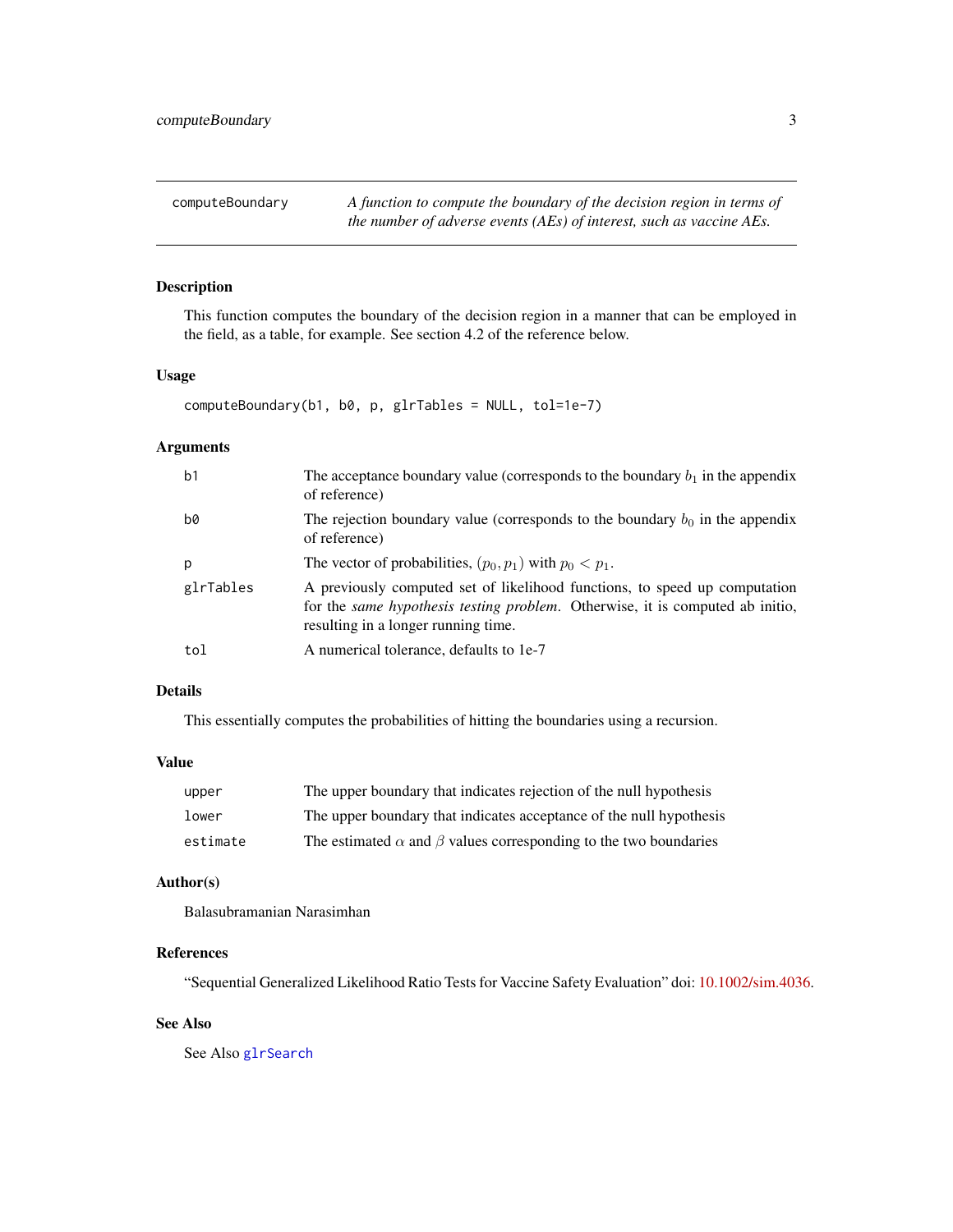#### <span id="page-3-0"></span>Examples

computeBoundary(b1=2.8, b0=3.3, p=c(.5, .75))

<span id="page-3-1"></span>

| glrSearch | This function searches through a space of design boundaries (scalar<br>values a and b) to find values that achieve close to specified type I and<br>type II errors for the sequential generalized likelihood ratio test of $p0$<br>versus p1 (specified respectively as vector of length 2) in pre-licensure<br>vaccine trials |
|-----------|--------------------------------------------------------------------------------------------------------------------------------------------------------------------------------------------------------------------------------------------------------------------------------------------------------------------------------|
|           |                                                                                                                                                                                                                                                                                                                                |

#### Description

The search through the space of  $b_1$  (corresponds to  $b_1$  in paper) and  $b_0$  (corresponds to  $b_0$  in paper) is greedy initially. Then refinements to the boundary are made by adjusting the boundaries by the step-size. It is entirely possible that the step-size is so small that a maximum number of iterations can be reached. Depending on how close  $p_0$  and  $p_1$  are the memory usage can grow significantly. The process is computationally intensive being dominated by a recursion deep in the search.

#### Usage

```
glrSearch(p, alpha, beta, stepSize = 0.5, tol = 1e-7,startB1 = log(1/beta), startB0 = log(1/alpha),maxIter = 25, gridIt = FALSE, nGrid = 5, verbose = FALSE)
```
## Arguments

| p        | The vector of $p_0$ and $p_1$ , with $p_0 < p_1$                                                                           |
|----------|----------------------------------------------------------------------------------------------------------------------------|
| alpha    | A value for type I error $\alpha$ between 0 and 1 typically 0.05 which is the default<br>value                             |
| beta     | A value for type II error $(\beta)$ between 0 and 1 typically below .2, default 0.10                                       |
| stepSize | A value to use for moving the boundaries during the search, 0.5 default seems<br>to work.                                  |
| tol      | A value that is used for deciding when to terminate the search. A euclidean<br>metric is used. Default 1e-7.               |
| startB1  | A starting value for the futility boundary, default is log of reciprocal type I error                                      |
| startB0  | A starting value for the rejection boundary, default is log of reciprocal type II<br>error                                 |
| maxIter  | A maximum number of iterations to be used for the search. This allows for a<br>bailout if the step size is too small.      |
| gridIt   | A logical value indicating if a grid of values should be evaluated once the bound-<br>aries are bracketed in the search.   |
| nGrid    | The number of grid points to use, default 5                                                                                |
| verbose  | A logical flag indicating if you want verbose output during search. Useful for<br>situations where the code gets confused. |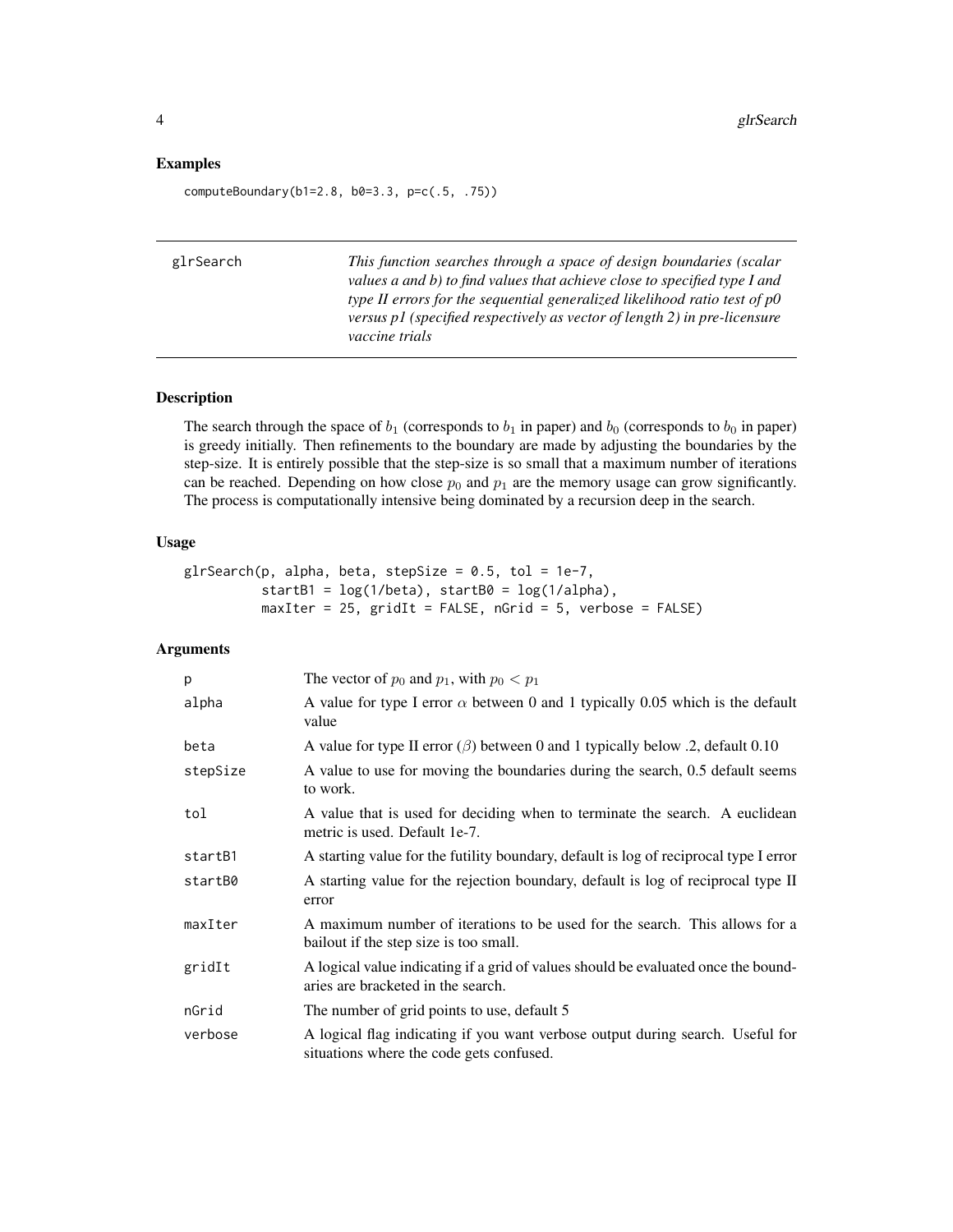#### glrSearch 5 and 5 and 5 and 5 and 5 and 5 and 5 and 5 and 5 and 5 and 5 and 5 and 5 and 5 and 5 and 5 and 5 and 5 and 5 and 5 and 5 and 5 and 5 and 5 and 5 and 5 and 5 and 5 and 5 and 5 and 5 and 5 and 5 and 5 and 5 and 5

#### Details

One should not use this code without a basic understanding of the Shih, Lai, Heyse and Chen paper cited below, particularly the section on the pre-licensure vaccine trials.

As the search can be computationally intensive, the program needs to use some variables internally by reference, particularly large tables that stay constant.

In our experiments, starting off with the default step size has usually worked, but in other cases the step size and the maximum number of iterations may need to be adjusted.

#### Value

| b1         | The explored values of the futility boundary $b_1$ (corresponds to the boundary $b_1$<br>in the appendix of reference)                                                                                                                                                                                                                                                                 |
|------------|----------------------------------------------------------------------------------------------------------------------------------------------------------------------------------------------------------------------------------------------------------------------------------------------------------------------------------------------------------------------------------------|
| b0         | The explored values of the rejection boundary $b_0$ (corresponds to the boundary<br>$b_0$ in the appendix of reference)                                                                                                                                                                                                                                                                |
| estimate   | The estimated $\alpha$ and $\beta$ values corresponding to the explored boundaries (a 2-<br>column matrix); first column is $\alpha$ , second is $\beta$                                                                                                                                                                                                                               |
| glrTables  | The constant values of the log likelihoods under $p_0$ , $p_1$ and the estimate prob-<br>ability of terminating at that step. The first two, are, in turn, lists of length $n$<br>where $n$ is the maximum number of adverse events that might be needed for the<br>test. The last element is a matrix of 2 columns, specifying the probability of<br>terminating at each value of $n$ |
| alphaTable | a matrix (nGrid x nGrid) of $\alpha$ values corresponding to the combinations of<br>boundaries $b$ and $a$ (which are the row and column names of the matrix). This is<br>computed only if gridIt=TRUE                                                                                                                                                                                 |
| betaTable  | a matrix (nGrid x nGrid) of $\beta$ values corresponding to the combinations of<br>boundaries $b$ and $a$ (which are the row and column names of the matrix). This is<br>computed only if gridIt=TRUE                                                                                                                                                                                  |
| b1Vals     | the vector of $b_1$ (or equivalently $b_1$ ) values used in the grid, computed only if<br>gridIt=TRUE                                                                                                                                                                                                                                                                                  |
| b0Vals     | the vector of $b_0$ (or equivalently $b_0$ ) values used in the grid, computed only if<br>gridIt=TRUE                                                                                                                                                                                                                                                                                  |
| iterations | The number of iterations actually used                                                                                                                                                                                                                                                                                                                                                 |
|            |                                                                                                                                                                                                                                                                                                                                                                                        |

#### Author(s)

Balasubramanian Narasimhan

#### References

"Sequential Generalized Likelihood Ratio Tests for Vaccine Safety Evaluation" doi: [10.1002/sim.4036.](https://doi.org/10.1002/sim.4036)

#### Examples

```
library(sglr)
result <- glrSearch(p=c(.5, .75), alpha=0.05, beta=0.10)
```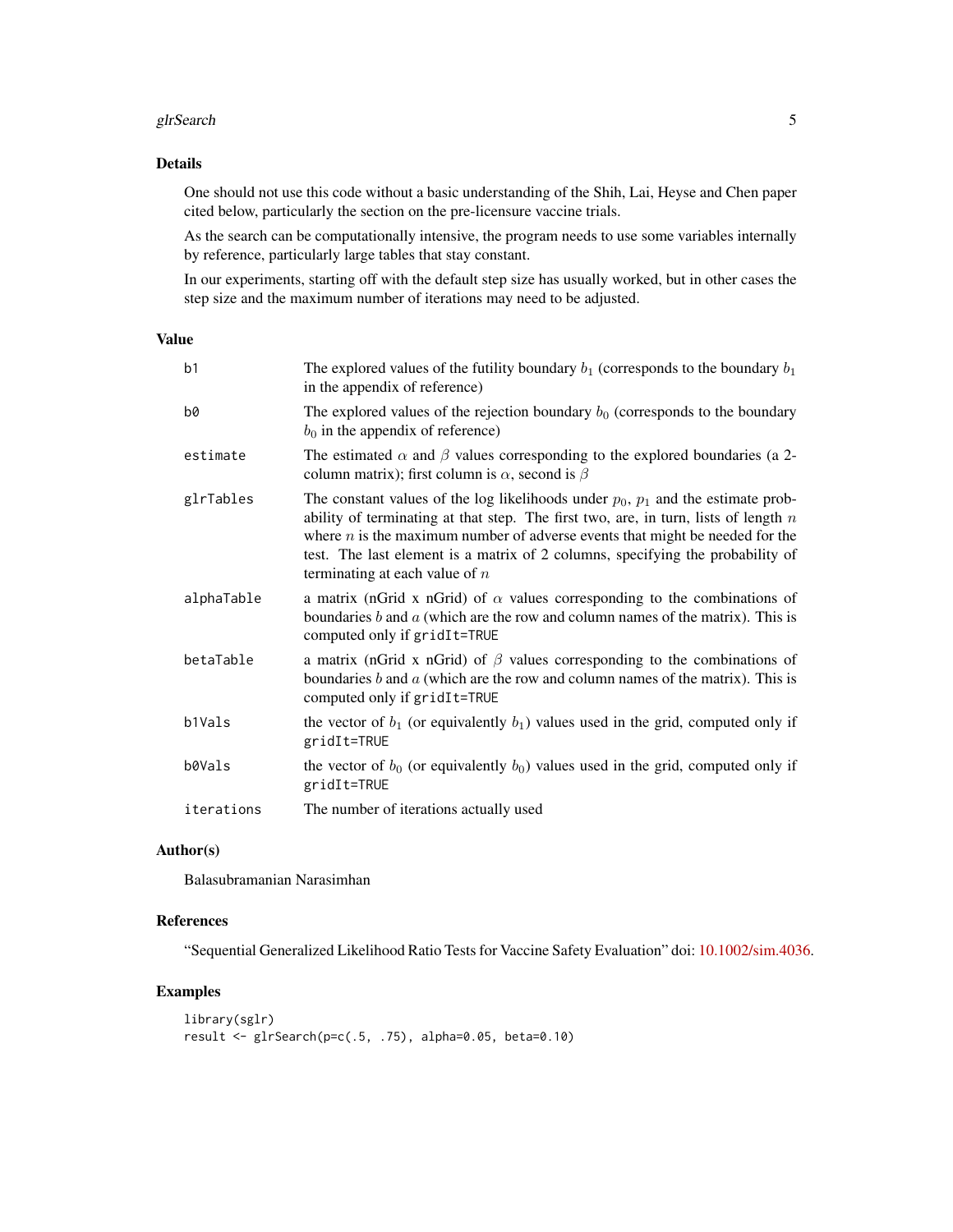```
result <- glrSearch(p=c(.5, .75), alpha=0.05, beta=0.10, verbose=TRUE)
result <- glrSearch(p=c(.5, .75), alpha=0.05, beta=0.10, gridIt=TRUE)
print(result$alphaTable)
print(result$betaTable)
## takes a while
result <- glrSearch(p=c(.5, 2/3), alpha=0.05, beta=0.10)
print(names(result))
##result <- glrSearch(p=c(.5, 2/3), alpha=0.05, beta=0.10, gridIt=TRUE)
##print(result$alphaTable)
##print(result$betaTable)
```
plotBoundary *A function to plot the boundary of the decision region*

#### Description

This function attempts to plot the boundary of the decision region, but currently falls flat. Will be rewritten.

#### Usage

```
plotBoundary(b1, b0, p, glrTables = NULL, tol = 1e-7,
             legend =FALSE, textXOffset = 2, textYSkip = 2)
```
#### Arguments

| b <sub>1</sub> | The acceptance boundary value (corresponds to the boundary $b_1$ in the appendix<br>of reference)                                                              |
|----------------|----------------------------------------------------------------------------------------------------------------------------------------------------------------|
| b0             | The rejection boundary value (corresponds to the boundary $b_0$ in the appendix<br>of reference)                                                               |
| p              | The vector of probabilities, $(p_0, p_1)$ with $p_0 < p_1$ .                                                                                                   |
| glrTables      | A previously computed set of likelihood functions, to speed up computation for<br>the <i>same hypothesis testing problem</i> . This can speed up computations. |
| tol            | The tolerance, default of 1e-7                                                                                                                                 |
| legend         | A flag indicating if a legend is desired or not, default false                                                                                                 |
| textXOffset    | Horizontal offset for legend text                                                                                                                              |
| textYSkip      | Vertical skip for legend text                                                                                                                                  |

#### Details

This essentially computes the recursion and the probabilities of hitting the boundaries and returns a ggplot2 object

<span id="page-5-0"></span>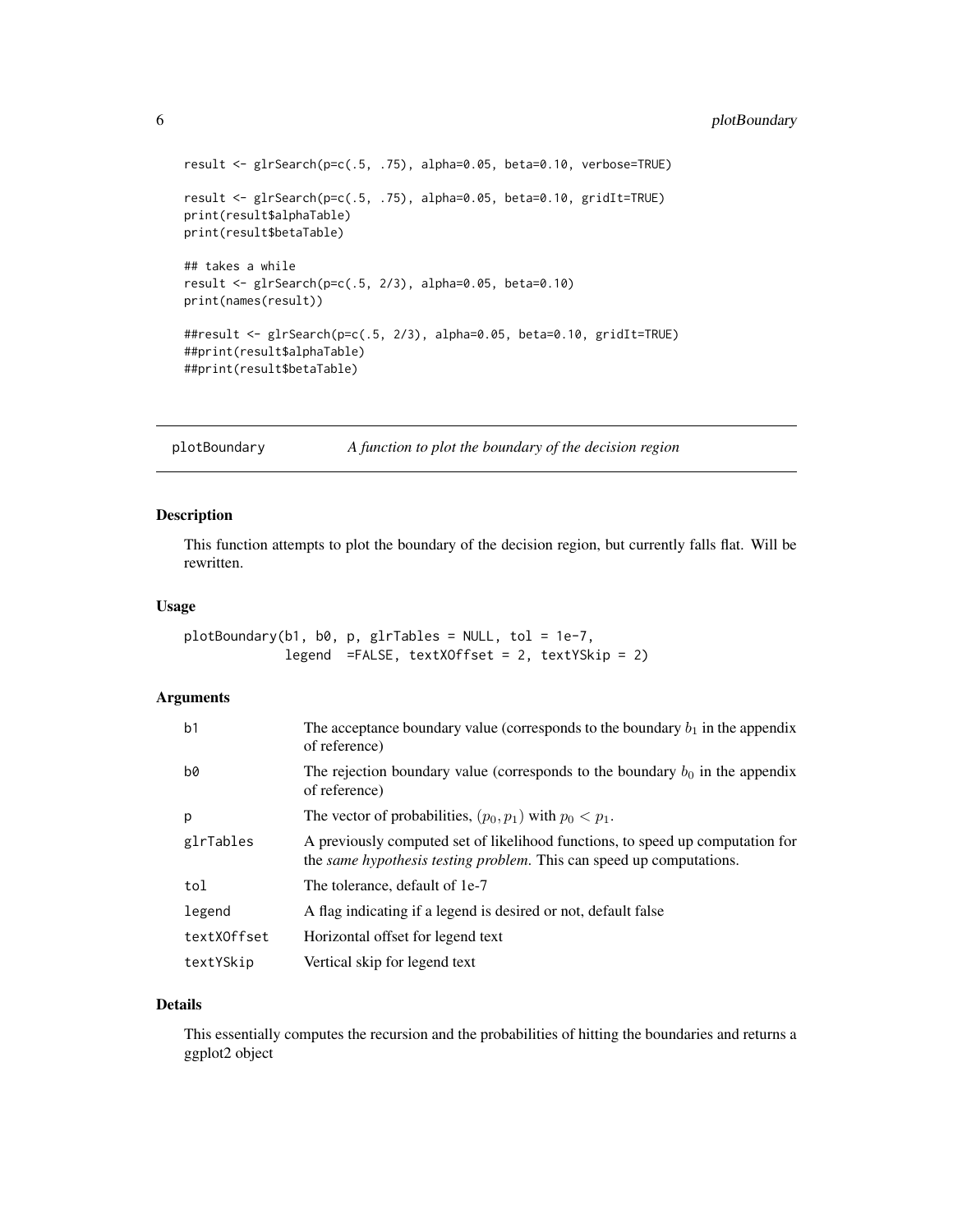## <span id="page-6-0"></span>plotBoundary 7

## Value

A ggplot2 object

# Author(s)

Balasubramanian Narasimhan

# See Also

See Also [glrSearch](#page-3-1)

# Examples

```
plotBoundary(b1=2.8, b0=3.3, p=c(.5, .75))
```